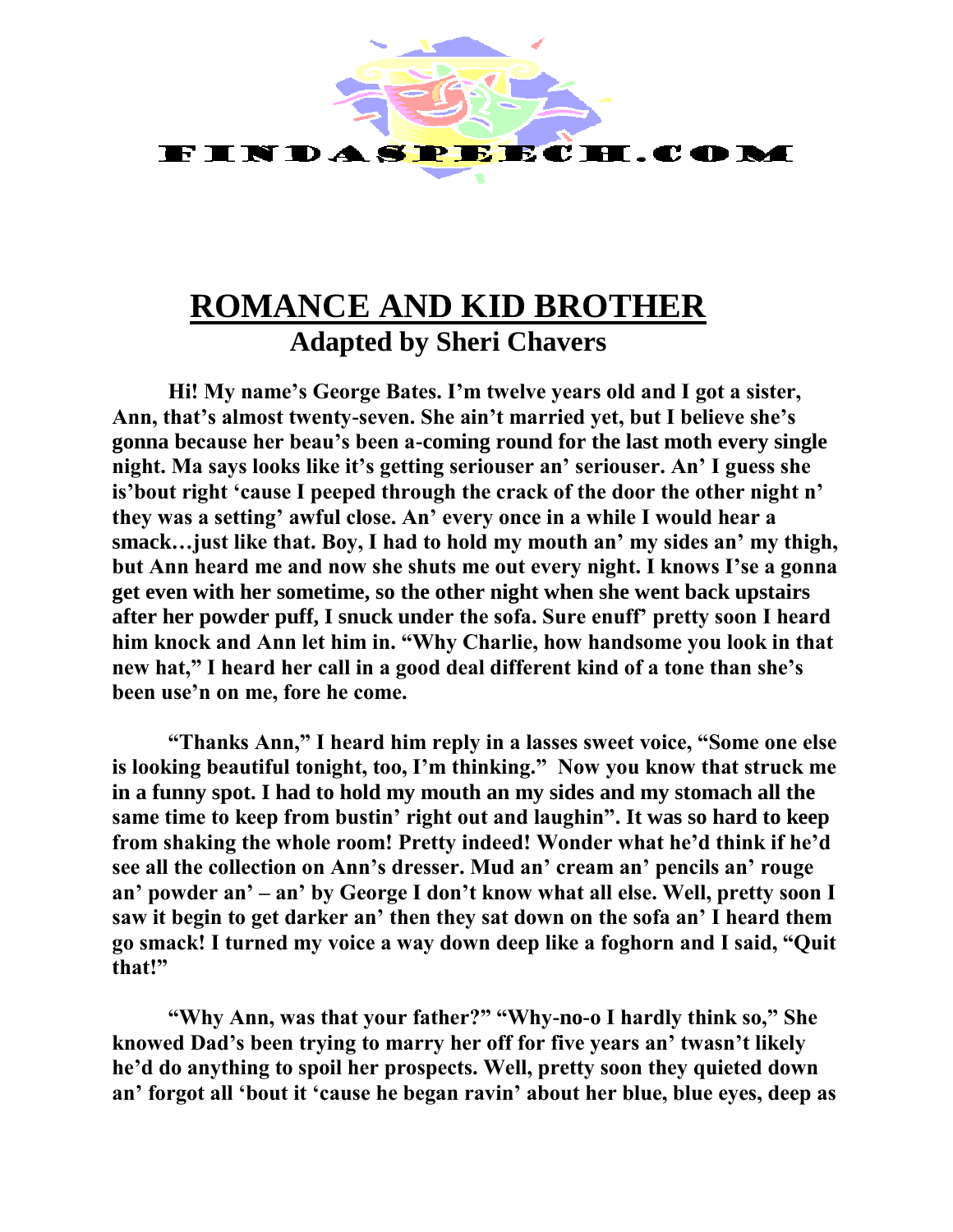## **Romance and Kid Brother Page 2**

**the blue-blue sea or something like that an' bout her Italian locks full of ripples an' waves. YUK!**

**"How do you comb it like that?" he asked suddenly an' 'fore she could answer, I hollered out in that deep voice, "She hangs it on a nail an' combs it!" Then I did laugh right out…why I got so sick to my stomach from holding all that lauhging in…I reached into my pocket to give a candy and realized that I almost forgot about Freddie. Oh yeah! He's my pet mouse. Sure enough, soon as he got out of my pocket…he slipped through my hands and off he ran! Ann let out a blood currdilin scream and jumped up on top of the sofa! It hurt my head and made me laugh again and I laughed so hard I nearly turned blue…trying not to make a noise. Charlie stood up in a hurry and took off after Freddie…he landed cur splat flat on his nose! Ya' see…I'd been a fiddling with his shoe strings while they was a talking all that moochie stuff and well I guess I tied the strings in one big knot!**

**Then, Ann up and jumped over Charlie and hollered, "Mother, where is Georgie? I know he's been in here…and maybe…he is in here still…Mother, I won't stand for this!!!! Boy was I glad there was a coverlet on the sofa…I hid as best I could! I knew I was in for a strappin now!**

**To add to the confusion…Missy, Ann's cat, took off after Freddie and round and round the room they flew…I didn't know Freddie had that much spunk in him and Missy..she was a meowing and scratching…up she leaped and clawed the lace curtain and down came the cornice board...bammmmm right on top of Charlie's head! Why Ann fell right out on the floor in a dead faint! What a sight!**

**Maw and Paw both appeared on the seen—all too soon. Poochie, my pup following all the excitement bounded into the room and sniffed me out and gave way to my hiding place…First thing I knew Maw had me by the ear and was hawlin' me out from under that sofa like blazes…She bumped my head an' skinned my back besides makin' one ear longer that the other…I knowed I's in for a good licken… so I pulled away and hollered with all my might… "Better watch out Charlie…she's got false teeth and she's as mean as a wet hen…yep, she' got a temper like a disappointed wild cat…'bout the time I rounded the sofa for the second time… Paw grabbed holt of my arm and the seat of my pants and buddy I was air-borne. As for Ann…Maw used seven cups of water and two doses of smellin salts…to bring Ann to come to**